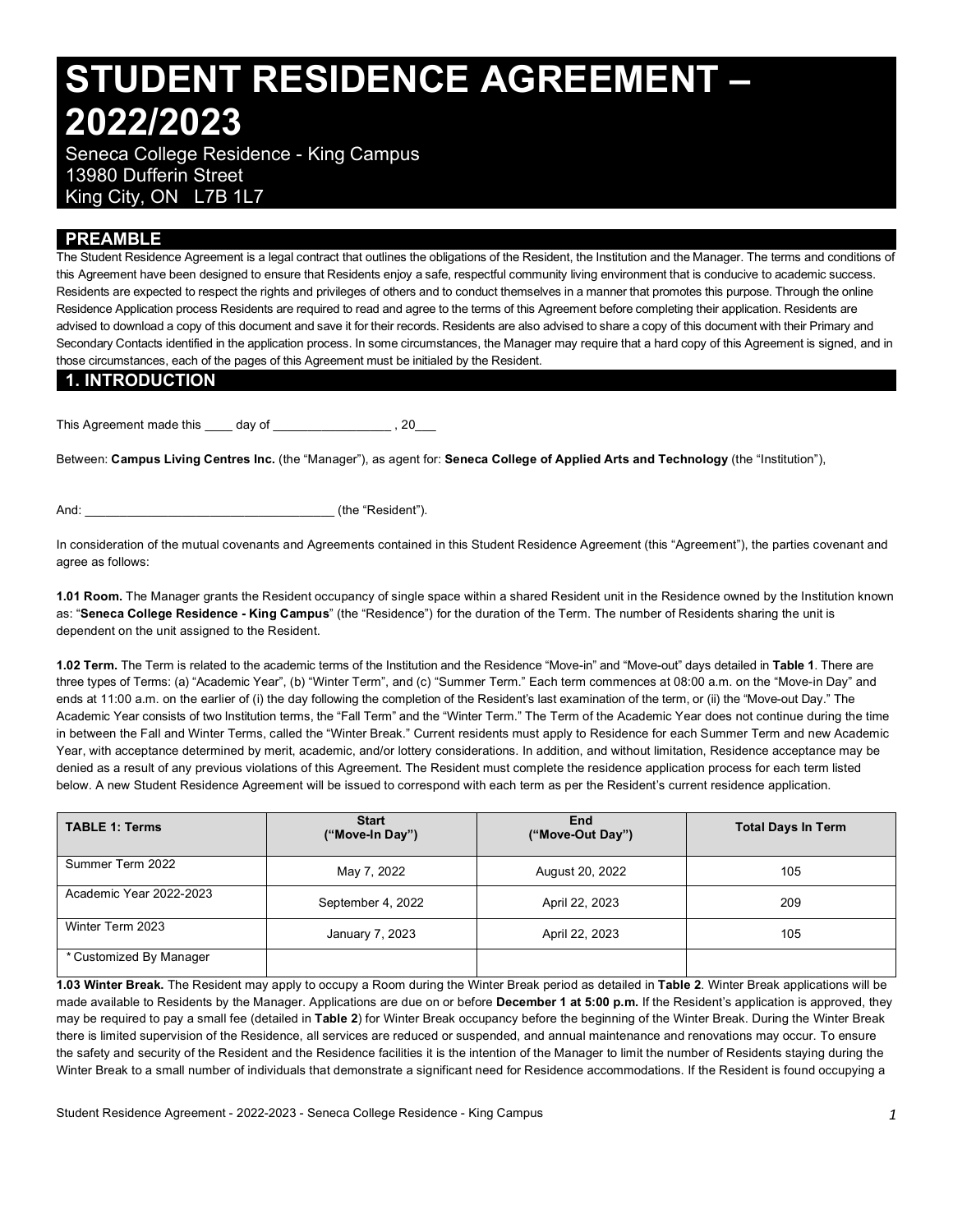Room during the Winter Break without having given written notice to the Manager, the Resident shall be subject to \$35.00 for each day during the Winter Break.

| TABLE 2: Winter Break   | <b>Start</b>      | End             | <b>Winter Break Fee</b> |  |
|-------------------------|-------------------|-----------------|-------------------------|--|
| Academic Year 2022-2023 | December 17, 2022 | January 7, 2023 | N/A                     |  |

 **1.04 Extended Terms**. The Term of this Agreement may be extended by the Manager if the Resident applies in writing for an "Extension" in accordance with the Managers published policies about Term Extensions. Extensions are subject to availability. Priority will be given to Residents travelling from great distances, who demonstrate a special need, or who are enrolled in orientation or academic programs that begin early or continue beyond the Residence Term. Extensions may also be granted for any 'Early Move-In', 'Late Move-Out' or 'Summer Residence' programs offered by the Manager. Residents granted Extensions are subject to the fees detailed in **Table 3**. Any Resident found occupying a Room outside of the Term without approval from the Manager are subject to additional fees over and above those detailed in **Table 3**.

| <b>TABLE 3: Extended Terms</b> | <b>Start</b><br>("Move-In Day") | End<br>("Move-Out Day") | <b>Fees</b>     |
|--------------------------------|---------------------------------|-------------------------|-----------------|
| Summer Term 2022               | April 23, 2022                  | May 7, 2022             | \$35.00 Per Day |
| Academic Year 2022-2023        | August 20, 2022                 | September 4, 2022       | \$35.00 Per Day |
| Winter Term 2023               | N/A                             | N/A                     | N/A             |
| * Customized By Manager        |                                 |                         |                 |

 **1.05 Acknowledgement of Services and Responsibility of the Manager.** The Resident acknowledges that neither the Manager nor the Institution stands in loco parentis with respect to the Resident. The Residence provides living accommodations for independent students who are to be responsible and accountable for their personal needs and their interactions with their fellow residents as opposed to residential care. The Manager is responsible for the maintenance and operation of the residence. The Manager, in consultation with the Institution, may from time to time, in its sole and unfettered discretion, establish and/or amend policies, protocols and guidelines to uphold and ensure compliance with the standards set forth by the Manager, all of which will constitute part of the Residence Community Living Standards or Institution Code of Conduct, as appropriate. The Resident hereby acknowledges and agrees that they are solely responsible for their compliance with / review of such policies, protocols and guidelines (as may be created, amended, revised or restated by the Manager) found at [www.senecaresidence.ca.](www.senecaresidence.ca)

 **1.06 Conditions of Occupancy.** The Resident may not occupy a Room, unless (i) the Resident is currently enrolled and maintaining status as a full- time student in good standing at the Institution; (ii) this Agreement is executed by all parties; (iii) all Residence Fees then due and payable are paid in full as stated in **section 2.03**; (iv) the Manager has designated a Room for the Resident and (v) the Resident meets any additional conditions to occupancy established by the Institution, including any vaccination conditions.

 **1.07 Force Majeure.** Notwithstanding anything in this Agreement, if either the Manager or the Institution is bona fide delayed or hindered in or prevented from the performance of any term, covenant or act required under this Agreement (including, without limitation, delivery of occupancy of the Room) by reason of strikes, labour troubles; inability to procure materials or services; power failure; restrictive governmental laws or regulations; riots; insurrection; sabotage; rebellion; disease; epidemic; public health or safety concerns; war; act of God or other reasons whether of a like nature or not, which is not the fault of the Manager or the Institution which is delayed or hindered in or prevented from performing work or doing acts required under the terms of this Agreement, then the performance of that term, covenant or act is excused for the period of the delay and the party delayed will be entitled to perform that term, covenant or act within the appropriate time period of the expiration of the period of the delay. The Resident hereby confirms their understanding that the Manager, in consultation with the Institution, may, in its sole and unfettered discretion, make such amendments to or policies, protocols and guidelines to alter the then in force Residence Community Living Standards or Institution Code of Conduct to address the cause(s) or effect(s) of such delay or delays.

 **1.08 No Assignment.** This Agreement and the rights and privileges granted to the Resident under it are not assignable by the Resident and the Resident may not sublet the Room. The Resident may not permit the use of the Room by any other person, other than a person designated by the Manager. The Room or Residence services/facilities including the mailbox, telephone, internet or data connection may not be used for any business use.

 **1.09 Scope.** The terms of this Agreement apply to all Residents, for the entire duration of their stay, regardless if the dates of residency are outside of  those listed in **tables 1 or 2.**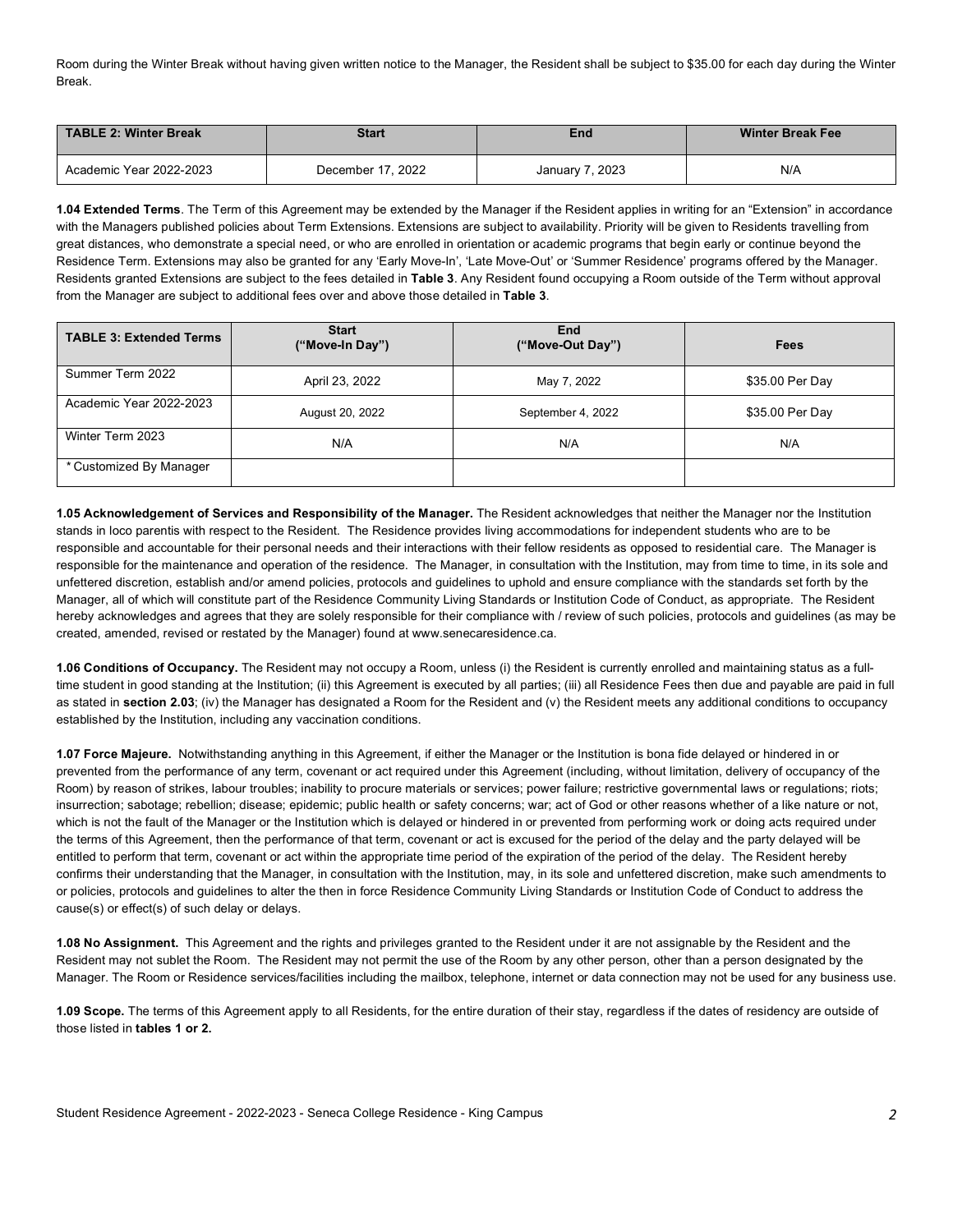# **2. RESIDENCE FEES**

 the Manager. All amounts payable under this Agreement may be paid by certified cheque, bank draft, money order, debit, or online as designated by the Manager. Personal cheques will not be accepted. Academic results may be withheld and/or other academic sanctions are possible for failure to maintain an up to date financial account with the Residence. **2.01 Payment of Fees.** All amounts payable by the Resident under this Agreement are payable to **"CLC Seneca"** and payment must be delivered to

 **2.02 Application Fee.** Prior to the Resident being accepted to The Residence, a non-refundable Application Fee of \$100 must be made. This Application Fee applies to each application and is not refundable in the event of cancellation or withdrawal of the Resident's application. The amount of the Application Fee is detailed in **Table 4**.

 **2.03 Residence Fees.** The Resident must pay the "Residence Fees" in accordance with the Rates and Payment Schedules detailed in **Table 4** for the right to occupy a Room during the Term**. Tables 2, 3 and 4** also detail additional Fees that the Resident is subject to, including the cost of Extended Terms. If a hard copy of this Agreement is required by the Manager, the Resident is required to select one of the payment schedule options, by initialing their desired option.

|          | <b>TABLE 4: Fees &amp; Payments</b>                                                                                                                                                                                                                                                                                     |  |  |  |  |
|----------|-------------------------------------------------------------------------------------------------------------------------------------------------------------------------------------------------------------------------------------------------------------------------------------------------------------------------|--|--|--|--|
| 1.<br>2. | Summer 2022, Academic Year 2022-2023 & Winter Term 2023 applications require a mandatory non-refundable \$100.00 application fee.<br>Academic Year 2022-2023 Payment Schedule Option (b) includes a non-refundable \$125.00 administration fee and Option (c) includes a<br>non-refundable \$125.00 administration fee. |  |  |  |  |
|          | Summer Term 2022-Payment Schedule                                                                                                                                                                                                                                                                                       |  |  |  |  |
| (a)      | \$3,675.00 payable on or before April 15, 2022, at 5:00 p.m. or                                                                                                                                                                                                                                                         |  |  |  |  |
| (b)      | \$3,675.00 payable as to \$1,837.50 on or before April 15, 2022 at 5:00 p.m. and as to \$1,837.50 on or before May 15, 2022 at 5:00 p.m.                                                                                                                                                                                |  |  |  |  |
|          |                                                                                                                                                                                                                                                                                                                         |  |  |  |  |
|          | Academic Year 2022-2023-Payment Schedule                                                                                                                                                                                                                                                                                |  |  |  |  |
| (a)      | \$8,650.00 payable on or before June 17, 2022, at 5:00 p.m. or                                                                                                                                                                                                                                                          |  |  |  |  |
| (b)      | \$8,775.00 payable as to \$4,775.00 on or before June 17, 2022 at 5:00 p.m. and as to \$4,000.00 on or before October 3, 2022 at 5:00 p.m. or                                                                                                                                                                           |  |  |  |  |
| (c)      | \$8,775.00 payable as to \$3,000.00 on or before June 17, 2022 at 5:00 p.m. and as to \$4,000.00 on or before October 3, 2022 at 5:00 p.m.<br>and as to \$1,775.00 on or before January 16, 2023 at 5:00 p.m                                                                                                            |  |  |  |  |
|          | Winter Term 2023-Payment Schedule                                                                                                                                                                                                                                                                                       |  |  |  |  |
| (a)      | \$4,325.00 due November 18, 2022 at 5:00 p.m. or if accepted after November 18, 2022 payment is due immediately.                                                                                                                                                                                                        |  |  |  |  |
|          | <b>Customized By Manager 2022-2023-Payment Schedule</b>                                                                                                                                                                                                                                                                 |  |  |  |  |
| (a)      | \$ _______________, payable on or before _____________________, 20____ at 5:00 p.m. or                                                                                                                                                                                                                                  |  |  |  |  |
| (b)      | \$ ______________, payable as to \$_______________ on or before _________________, 20___ at 5:00 p.m. and as to \$______________ on or before                                                                                                                                                                           |  |  |  |  |
| (c)      | \$ ______________, payable as to \$________________ on or before ________________, 20___ at 5:00 p.m. and as to \$_____________ on or before<br>20 at 5:00 p.m. and as to \$ 00 p.m. and as to \$ 0.00 p.m. and as to \$ 0.00 p.m. and as to                                                                            |  |  |  |  |

 **2.04 Non-Student Rates.** The Residence Fees payable under this Agreement are a special student rate for full-time students of the Institution. If the Resident ceases to be a full-time student of the Institution, and wishes to continue to occupy a Room: (i) the Resident must deliver a written request to the Manager no later than two (2) business days after ceasing to be a full-time student of the Institution, which the Manager may accept or reject in its sole and unfettered discretion, and (ii) if the request is accepted by the Manager, the Resident must pay within two (2) business days of receiving notice of that acceptance (a) any unpaid Residence Fees (whether or not otherwise due) and (b) a supplementary fee equal to the difference between (1) the product of the number of days remaining in the Term as of two (2) business days after the date on which the Resident ceases to be a full-time student of the Institution and the daily conference rate then charged by the Manager for rooms in the Residence, minus (2) the Residence Fees.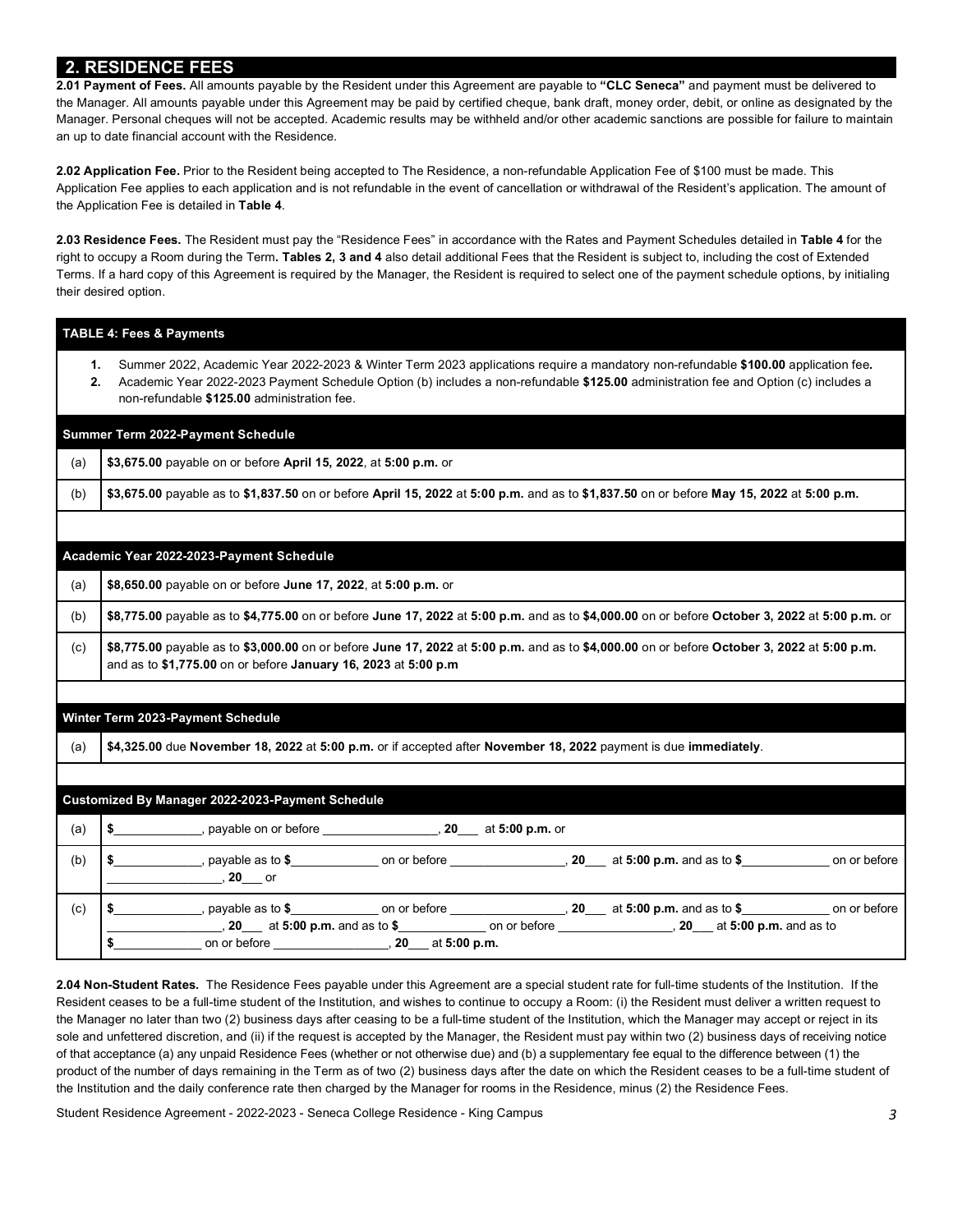**2.05 Interest.** Any amount payable by the Resident under this Agreement which is not paid may be sent to a third-party collection agency. In lieu of interest charges, the Manager may choose to implement a late payment fee.

 **2.06 No Waiver of Fees.** Nothing in this Agreement, nor any entry or repossession of the Room by the Manager releases the Resident from any liability for the payment in full of all amounts payable under this Agreement for the Term.

#### **3. RESIDENCE PROCEDURES**

 **3.01 Move-In Procedure.** The Resident must follow all move-in times, dates and procedures outlined by the Manager. The Resident will be notified of the date and time that the Resident may move into the Room. If the Resident wishes to move-in prior to the scheduled move-in day, the Resident may do so at the Manager's then posted nightly rate and subject to availability (detailed in **Table 1 & 3**). Care is to be exercised in moving-in heavy objects to avoid damage to floor coverings, walls, doors and frames and any other part of the Residence. The Resident shall be responsible to pay forthwith to the Manager the cost of any damage to the Room or the Residence arising from the move-in.

 **3.02 Move-Out Procedure.** Prior to either (i) the expiry of the Term, or (ii) the date on which the Resident is to vacate the Residence (detailed in **Table 1**  & **3**), the Manager, or designate, can be requested in advance by the Resident to complete a visual inspection of the Suite to view the state of cleanliness and repair. If no request to inspect the suite is made by the Resident, the inspection will take place once the Resident has vacated the suite. In the event the Resident chooses to have the inspection completed prior to vacating the suite, the Manager, or designate, will inspect the suite and inform the Resident of potential damage and/or cleaning charges and outline what steps the student may take to mitigate charges. On vacating, all garbage and belongings of the Resident must be removed, and the suite must be cleaned to the point of restoring the suite to its original condition. Once the Resident has vacated, the Manager, or designate, will complete a documented visual inspection of the Suite. In the event deficiencies are found, you may receive an invoice for the cost of cleaning the suite and restoring it to its original state. There is a minimum cleaning charge of **\$25.00** and damage charges will be billed accordingly at the cost of restoring the suite to its original condition. Any items left behind by the Resident will be immediately discarded; the Residence shall not be liable to the Resident for any loss of property as a result. As with the "move-in procedures", care must be exercised to avoid damage to doors, frames, walls, floor coverings and any other part of the Residence. The Resident is financially responsible to pay forthwith for any damage caused on moving out of the Residence.

 **3.03 Roommates.** The Resident may be notified prior to move-in the name and contact information of their roommate (and vice-versa). This disclosure is to enable the roommates to get acquainted and to arrange bringing common supplies to the Residence. Roommate changes may be requested for cause at any time. The Manager's first priority is to try to mediate any dispute between roommates. If a roommate change is required roommates may be moved to different Rooms (subject to availability within the Residence and to the Manager discretion), unless another Agreement can be reached amongst all parties involved.

 **3.04 Room Reassignment.** The Manager may in its sole and unfettered discretion, relocate the Resident to another Room upon 48 hours advance written notice. The Resident agrees to comply with the terms of any relocation notice and to remove and relocate the Resident's property to the Room designated in the relocation notice. Residents are required to comply with any de-densifying efforts required on campus due to Covid-19 or other public health or safety emergency, including, but not limited to, the relocation of all or some residential students to alternative housing. Relocation does not constitute a termination of a residential student's housing contract. In the event that the Manager must relocate students as part of a de-densifying strategy due to public health, safety or other concerns for an extended period of time and alternative housing is not available, the Manager may, in its sole and unfettered discretion, pay impacted students fair and reasonable reimbursement (as determined by the Manager) as appropriate and based on information available at that time and in full and final satisfaction of the Manager's and the Institution's obligations hereunder.

 **3.05 Deliveries and Solicitation.** The Manager may control access to the Residence for deliveries. The Manager may allow reasonable access to political candidates or their representatives for the purpose of canvassing for support and delivering pamphlets.

 *3.***06 Lost Keys, Lock Outs.** The Resident will be responsible for the cost of replacing lost keys (e.g., room key, mailbox key, etc.) at a cost determined by the Manager, to a maximum of \$20.00 per key. If the Resident is locked out of the Resident's Room, the Resident will pay a fee, to a maximum of \$5.00, and will be provided with a temporary key to be returned immediately after use. Failure to return a temporary card in the time allotted will result in a replacement fee to a maximum of \$20.00.

## **4. RESIDENCE FACILITIES, MAINTENANCE AND SERVICES**

 **4.01 Responsibility for Damages.** Within 24 hours of taking possession of the Resident's assigned Room, the Resident must complete a "Room Inspection Report", listing all damage to and deficiencies in the Room and its furnishings, fixtures and equipment. At all times during the Term, the Resident must maintain the Room and its furnishings, fixtures and equipment to the same standard and condition as exists at the time possession of the Room is given to the Resident (or if the Manager repairs any damage or deficiency noted in the Room Inspection Report, to the same standard and condition as exists after repairing that damage or deficiency), subject to typical wear and tear. The Resident and any other person sharing a Room with the Resident are jointly and individually liable for any damage to or deficiency in the Room and its furnishings, fixtures and equipment, other than damage and deficiencies noted in the Room Inspection Report which are not repaired by the Manager. The Resident must give the Manager prompt written notice of any accidents, damage or malfunctions of any kind to the Room or its furnishing, fixtures and equipment. The Resident shall keep a copy of each such notice.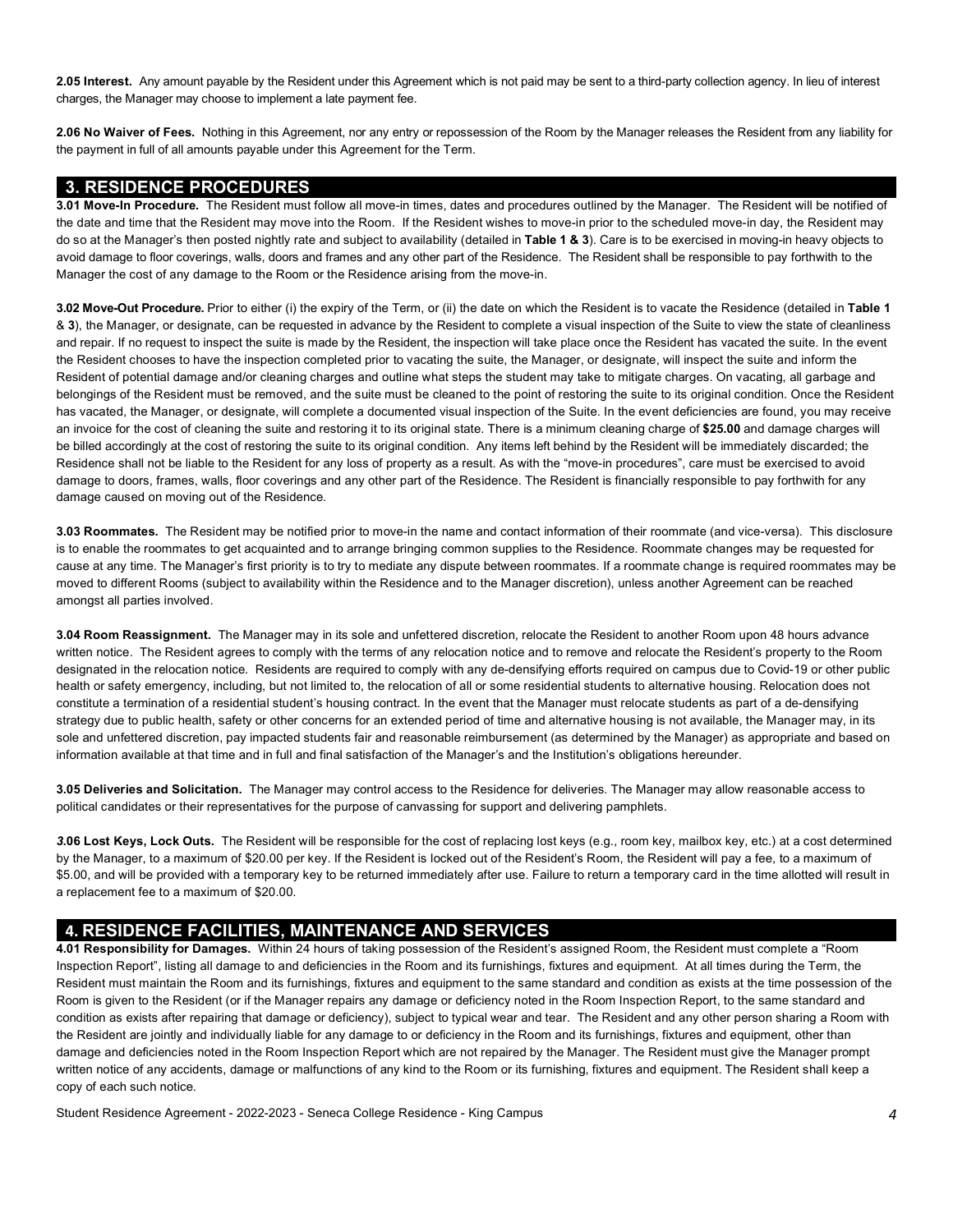**4.02 Liability of Resident.** The Resident is liable for any damage to the building structure, fittings, fixtures, finishes, furniture and equipment comprising the Resident's Room, except only if such damage is caused by the proven negligence of the Institution or the Manager. The Resident is liable for any damage to the building structure, fittings, finishes, furniture and equipment beyond the confines of the Resident's Room should the damage arise from the negligence or willful act of the Resident. The Manager and the Institution do not assume any responsibility for personal property that is lost, stolen or damaged from any cause. The Resident is strongly encouraged to obtain insurance to cover the above liabilities. Residence does not purchase such protection for personal property. The Resident must also take positive steps to ensure their safety by locking Suite doors, and ensuring that only authorized persons enter their Room, suite and/or the building.

 **4.03 Damages to Common Areas.** Residents are responsible for taking all actions associated with good citizenship, including reporting information about damages and vandalism, and those allegedly responsible for causing the damage. The Resident may be held financially responsible for damage to any part of the Residence (interior/exterior common areas) if the resident, or guest of the Resident is found to be directly or indirectly involved in said damage. Common areas include and are not limited to; the corridors, lounges, laundry rooms, stairwells, the exterior of Room doors, parking lots and any other public areas of the Residence. All charges for damages to common areas in residence that cannot be traced to those directly responsible will be split equally among the occupants of the building, wing, floor, or section of the residence deemed fair and appropriate by the Manager.

 **4.04 Room Entry.** The Manager subscribes to the principle that Residents are entitled to enjoy a reasonable right to privacy in residence Rooms. However, the Resident acknowledges that the Manager is entitled, without notice and without the Resident being present, to have authorized staff, the Institution's security services, emergency services, or the police enter the Room at reasonable times under the following conditions: (a) to provide repair and maintenance services as detailed in **section 4.05** of this Agreement; (b) to ensure the safety and security of the Resident and/or when there is reasonable cause to believe an emergency situation has arisen; (c) during the Winter Break to provide routine maintenance; (d) when there is reasonable cause to believe that terms of this Agreement and/or the Residence Community Living Standards detailed in **section 7.01** and/or the law is being violated. Authorized staff are supplied with a uniform and identification that is visible at all times.

 **4.05 Maintenance by the Manager.** Throughout the Term the Manager will inspect, maintain, repair and replace elements of the Residence in order to keep the Residence in a good condition and state of repair, complying with health, safety and fire standards required by law. This includes, but is not limited to, inspecting and testing fire safety equipment, major appliances, electrical, bathroom fixtures and plumbing.

 **4.06 Limitation on Liability of Manager.** Unless arising as a result of their gross negligence, the Manager and the Institution shall not be liable to the Resident for any loss or damage, however caused to the Resident, the property of the Resident or to the property of the Resident's guest(s) while in the Residence or on the lands on which the Residence is situated. Without limiting the generality of the foregoing, such property includes and is not limited to, personal property of the Resident (including their vehicle(s) and their contents) and damage includes and is not limited to; damage caused by the failure of the plumbing or heating system or any other building system, defects in the structure of the Building, water or snow penetration, exterior weather conditions, damage arising from any cause beyond the control of the Manager or Institution, and any damage or injury arising from the activities of employees, contractors or agents of the Manager and the Institution. The Resident agrees that by executing the Agreement and residing in the Residence, they are acknowledging that they understand and freely assume the risks associated with communal living, including but not limited to risks of potential exposure to physical, mental or emotional harm or injury, communicable diseases and other contagious viruses. Accordingly, the Resident on their own behalf and on behalf of their successors, beneficiaries and next of kin hereby waives their right to demand or make any claim against (and indemnifies, releases and covenants and agrees to hold harmless each of) the Manager, the Institution, their agents, contractors, officers, directors, governors, management, successors, assigns, students and employees from or in relation to any and all damages, physical or other harm, death, liability, claims, expenses or loss due to any cause whatsoever, including negligence, breach of contract, or breach of any statutory or other duty of care (collectively, "Claims") arising under or related to this Student Residence Agreement and the provision of services or accommodation, including but not limited to exposure to communicable diseases and contagious viruses. The Resident further agrees to take all reasonable precautions and follow recommendations by public health authorities to mitigate the spread of communicable diseases while living in the Residence community. Failure to follow the Student Residence Agreement and measures related to said communicable diseases (including but not limited to Covid-19), or failure to follow directions from staff regarding communicable disease related rules or measures may result in standards action up to and including eviction from residence.

 **4.07 Heating of Room.** Throughout the Term the Manager will provide a heating system sufficient to provide a comfortable temperature in the Room and will operate, maintain and repair that heating system. During any period in which the heating system is not functioning to the standards set out above, the Manager will use commercially reasonable efforts, after receiving notice of the deficiency, to have the system repaired and functioning as soon as may be possible in the circumstances. In no event however, is the Manager liable to the Resident for any consequential illness or discomfort and the Manager shall not be deemed to be in default of its obligations under this Agreement, so long as it is using commercially reasonable efforts to have the system repaired.

 Student Residence Agreement - 2022-2023 - Seneca College Residence - King Campus *5*  **4.08 Prohibited Items.** Only refrigeration appliances supplied with the Room are to be used. No other refrigeration items are to be brought into the Room. In order for appliances to be used in the Residence, they must bear a visible serial number and a CSA or UL identification tag. Irons, toaster ovens, coffee makers, electric kettles protected by automatic "shut off" may be used. Appliances found in rooms that do not bear a CSA or UL identification tag will be removed by the Manager at the Resident's expense, without liability to the Manager for spoilage or damage to the appliance removed. The following are prohibited: open coil hot plates, deep fryers, indoor barbecues, fondues and the like; pets; candles, incense, lava lamps, halogen lamps, large musical instruments or noise producing devices such as subwoofers and PA systems, illegal substances, alcohol and illegal drug paraphernalia, single serving glass alcohol containers (i.e. beer bottles, coolers, etc.), novelty glass liquor bottles, and large common source containers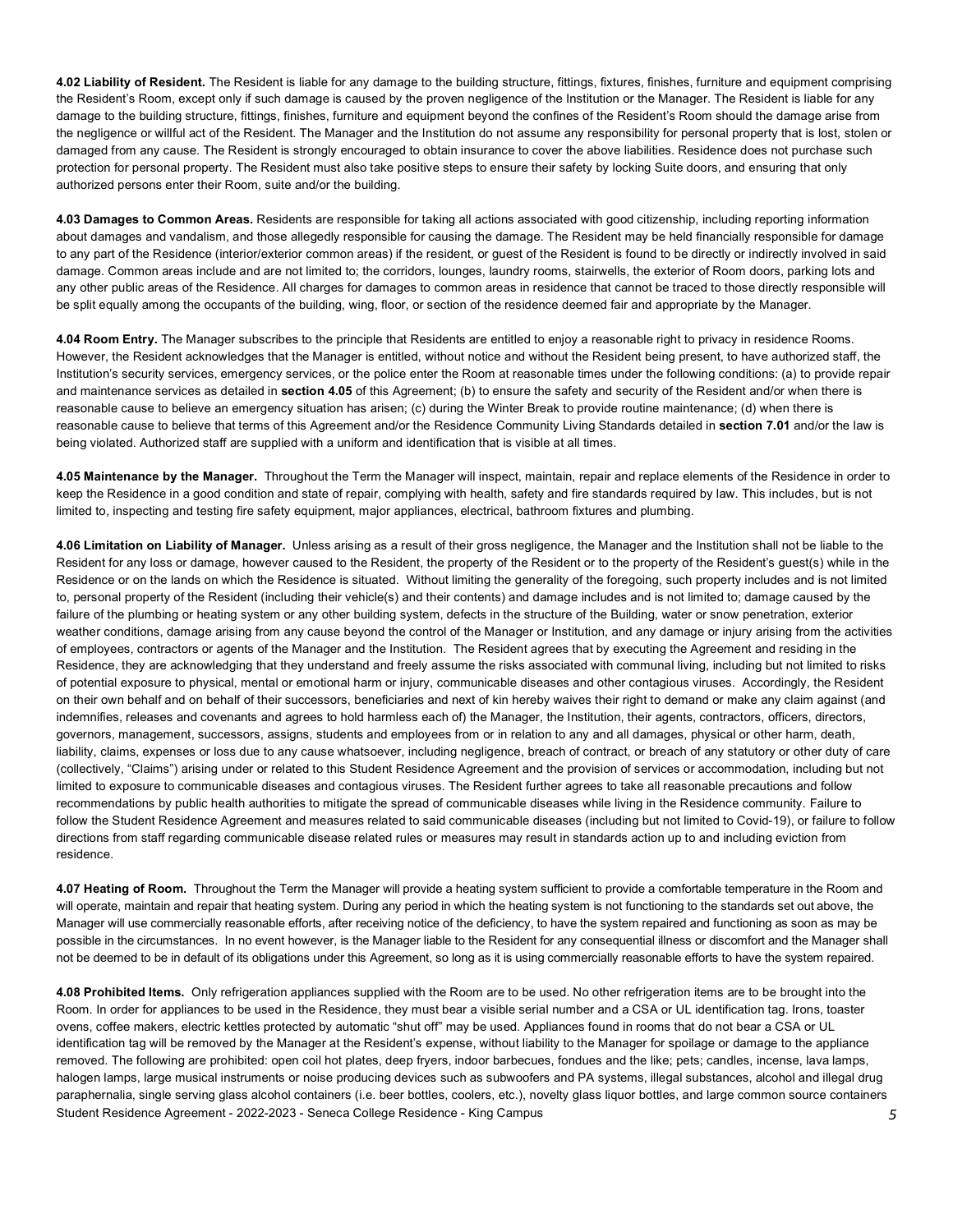(i.e. kegs, 60oz containers); weapons, replica weapons, or any device that is designed for (or could be used for) the purpose to intimidate, threaten, harm, or kill.

 **4.09 Television & Internet Services.** Neither the Institution nor the Manager guarantees the provision of telephone service or television services. If the Resident wants additional television, telephone or internet service above and beyond any that may be provided as "standard" in the Residence, the Resident must submit full details to and request and obtain the prior written approval of the Manager and Institution. With respect to Internet Services, the Institution may at its discretion only allow either the standard provided service or the approved alternate service and not both at the same time (Residents will need to complete the Institution's standard forms issued by their IT department). Cutting of wiring, boring of holes, the use of wireless routers, routers, or switches are not permitted. Any unauthorized services or equipment may be removed by the Manager, at the Resident's expense, without notice or liability. All Residents are subject to the Institution's and/or Service Provider's current Internet, television and telephone enrolment and usage policies.

 **4.10 No Moving of Supplied Furnishings.** All furnishings and equipment supplied with the Room shall remain in the Room for the duration of the Term. All furnishings, if rearranged, must be returned to their original position found at the commencement of the Term. No common area furniture is to be moved into the Room.

 **4.11 No Removal or Substitution.** The Resident may not remove, alter or change any property in the Room which is provided on occupancy or at any other time during the Term, including and not limited to; furnishings, fixtures, equipment, television sets, appliances, window screens, floor coverings and any mattress covering. The Resident shall use all such items only for their intended purpose.

 **4.12 No Renovation or Installation.** The alteration or renovation of the Residence facilities, furniture, fixtures, or equipment supplied in the Room is not permitted. The lock(s) provided by the Institution are the only locks to be used to secure the door to the Room. No other locks may be installed by the Resident and the Resident may not change the keying of the lock(s) which are provided. Unauthorized changes to temperature settings or duct or diffuser settings in the Room, and any attempt to make changes to the heating system in the Room are prohibited. The Resident may not install any electrical equipment which will overload the capacity of a circuit. Altering or otherwise tampering with electrical systems is prohibited. The Resident may not install antenna(e)), without the prior written consent of the Manager. If any such furnishing or equipment is installed without the Manager's consent, the Resident will immediately remove it after notice from the Manager, failing which the Manager may remove the furnishing or equipment at the expense of the Resident without further notice and without liability to the Resident for any damage to the furnishing or equipment so removed. The Resident is responsible to pay the costs of repairing all damage to the Room or Residence caused by the installation and removal of any furnishing or equipment installed by the Resident, whether installed with or without the Manager's consent. The Resident also is liable for any damage to property of others and for any injury to or death of any person caused by the installation, existence or removal of any furnishing or equipment installed by the Resident, whether installed with or without the furnishings or equipment of any kind (including and not limited to; shelving, light fixtures, audio or visual equipment, satellite dishes and radio or television Manager's consent.

 **4.13 Decorations.** The only acceptable form of affixing items to walls is the use of double-sided tape and must be removed by the Resident prior to move out or be subject to removal charges. Spikes, hooks, screws, tacks or nails or any permanent adhesion type tape shall not be put into or on the walls or woodwork, ceilings, furnishings, doors or windows of any part of the Residence. Residents may not decorate the outside of their room door unless for special occasions approved by the Manager. Strings of indoor lights should not be in direct contact with any flammable materials and should not be left on while the room is unattended.

 **4.14 Parking.** Residents must park vehicles in designated spaces only, as allotted by the Institution. The Resident shall affix to each vehicle's windshield such decal, label or other distinguishing marker as the Institution directs for identification. Residents parking cars or other motor vehicles in unauthorized areas without the payment of fees or without a formal written Agreement with the Institution may be charged with trespassing and, in addition, the vehicle may be removed at the Resident's expense without notice and without any liability by the Institution or the Manager for damages of any kind. Residents may not bring onto the Residence property any unlicensed or uninsured motor vehicle. If any vehicle become uninsured or has its license expire while parked on the Residence property, it must be removed by the Resident, failing which, after notice, the Institution may remove the vehicle at the Resident's expense, without any liability by the Institution or the Manager for damages of any kind. Bicycles must be stored or kept only in such locations that may be designated by the Manager. All vehicles and bicycles and their contents, if any, are brought onto the Residence property at the sole risk of the owner.

### **5. ROLE OF THE PRIMARY AND SECONDARY CONTACTS**

 **5.01 Primary and Secondary Contact(s).** The Resident, in executing this Agreement, is required to identify a "Primary Contact" and a "Secondary Contact". It is strongly recommended that these contacts are parents or legal guardians of the Resident. The Primary Contact serves as the individual that is contacted by the Manager if concerns or problems arise with the Resident, as detailed in **section 5.02** below. If the Primary Contact is not available, the Secondary Contact will be contacted.

 **5.02 Consent to Contact Primary and Secondary Contact(s).** In most circumstances, Residents will be treated without reference to their parents, guardians or primary/secondary contacts (i.e. student conduct situations). However, the Manager or the Institution may contact the Primary or Secondary Contact at any time and for any purpose, including, without limitation, to advise them of (i) any accident or injury to the Resident, (ii) overdue financial payments, (iii) termination of this Agreement, and/or (iv) any situation where the Resident may cause harm to themselves or to another, or (v) if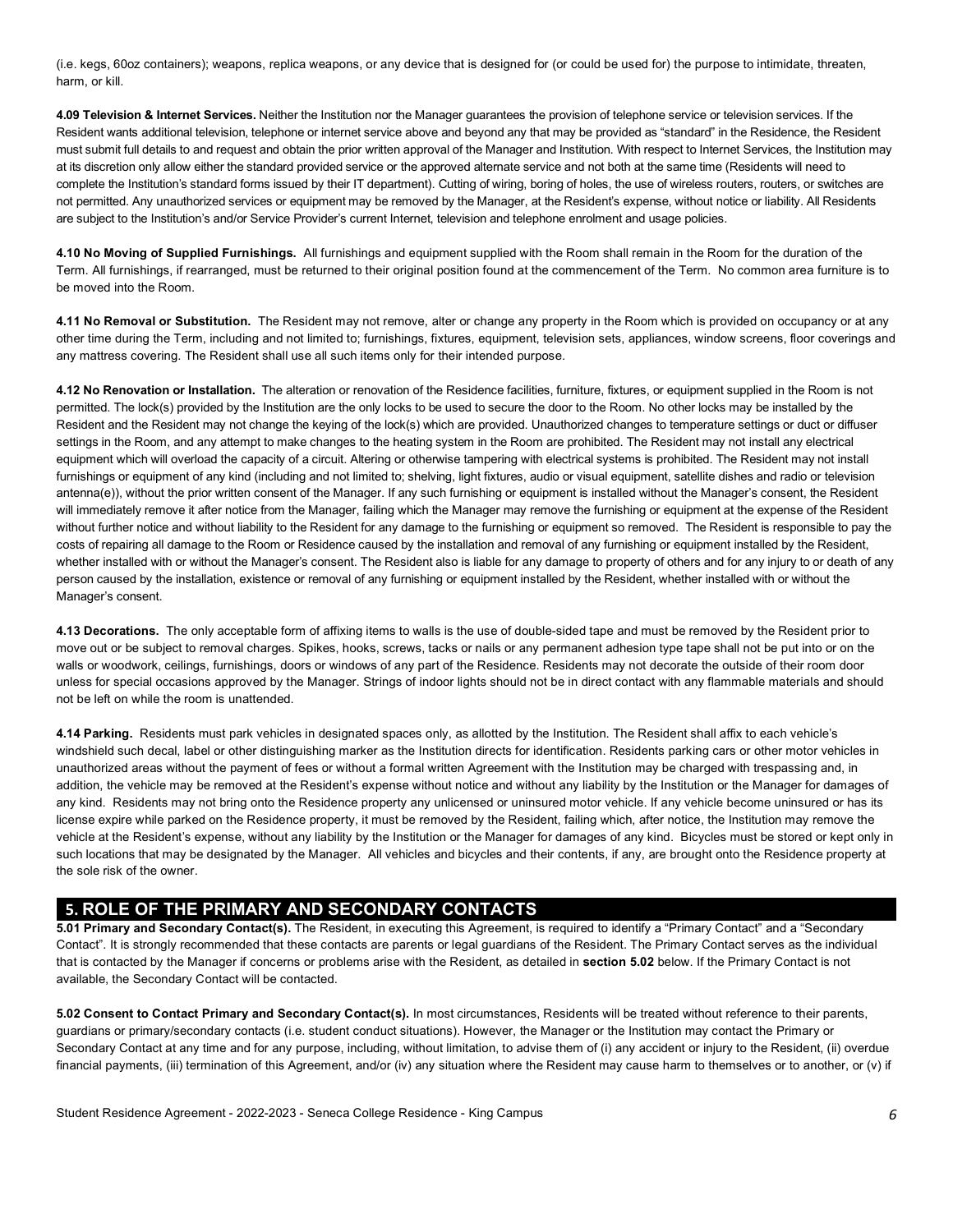the Resident is placed on Residence Probation or issued any behavioural contract or Eviction by the Manager. The Manager or the Institution may disclose the Resident's personal information in such communications, and the Resident hereby consents to this disclosure.

#### **6. FREEDOM OF INFORMATION**

 **6.01 Freedom of Information.** "I consent to the Manager and the Institution collecting and disclosing to each other personal information about me concerning any misconduct or alleged misconduct by me, or any misconduct of others reported or witnessed by me, for the purpose of the Manager and the Institution using that personal information to administer their respective rules of conduct and disciplinary proceedings. Such information includes, and is not limited to, my grades in school, my academic status, any alleged misconduct by me, my response to such an allegation, the substance and status of any disciplinary proceedings and the penalty, if any, imposed. Personal information includes, and is not limited to the Institution confirming to the Manager, my status as a full time student, academic status, federal loan status, and provincial loan status for the purpose of room allocation. Personal information also includes, but is not limited to access my official college identification number and photograph in order to verify my identity for the facilitation of services and for investigations that are being conducted by the Manager or the Institution." For the purposes of this consent, the Manager and the Institution include their officers, employees and security contractors who have a reasonable interest in receiving the personal information.

 **6.02 Activity Waiver.** On an on-going basis, the Institution and/or the Manager arranges a number of social, sporting and other activities for residents of the Residence, both in the Residence building and at other on-campus and off-campus locations (individually, an "Activity" and collectively, the "Activities"). Activities may have inherent risks associated with participation in them. Participation in all Activities is completely voluntary and the Resident may elect not to participate in any Activity. The Resident specifically acknowledges that in the event that the Resident elects to participate in any Activity, (i) the Resident is warned that participation in the Activity may involve certain inherent risks, including, without limitation, risks of physical injury, (ii) the Resident has voluntarily elected to participate in the Activity notwithstanding those risks. The Resident acknowledges and assumes all risks of personal injury and all other hazards (i) arising from or related in any way to participation in an Activity, (ii) arising or resulting from any cause whatsoever (including risks inherent in the Activity and negligence), and (iii) whether occurring prior to, during or after the Activity and the Resident agrees that the Institution and the Manager and each of their respective officers, directors, shareholders, employees and agents (as applicable) are expressly released and forever discharged by the Resident from all claims of any nature or kind whatsoever (i) arising from or relating to the Resident's participation in an Activity, (ii) arising or resulting from any cause whatsoever (including risks inherent in the Activity and negligence), and (iii) whether occurring prior to, during or after the Activity.

 **6.03 Photograph Waiver.** The Resident grants permission to the Institution and/or the Manager to use photographs or videotapes taken of the Resident in or about the Residence for use (i) in advertising, direct mail, brochures, newsletters and magazines relating to the Institution, the Manager or the Residence, (iii) in electronic versions of the same publications or on web sites or other electronic form or media relating to the Institution, the Manager or the Residence, and (iii) on display boards within the Residence or the Institution, all without notification. The Resident waives any right to inspect or approve any finished photograph or videotape or any electronic matter that may be used in conjunction with a photograph or videotape now or in the future and waives any right to royalties or other compensation arising from or related to the use of any such photograph, videotape or electronic matter.

#### **7. RULES AND REGULATIONS**

 responsibilities, and privileges of Residents as well as the residence conduct process. Each Resident is responsible for reading, understanding, and adhering to the terms outlined within the RCLS. The Manager and the Institution may amend the terms of the RCLS from time to time and may post the amendments in the Residence. Failure to abide by the RCLS may result in eviction from Residence and termination of this Agreement as per the violations and sanctions outlined in the RCLS, and as stated in **section 8.01(d)**. The RCLS can be found online at: **[www.senecaresidence.ca.](www.senecaresidence.ca) 7.01 Residence Community Living Standards.** The Residence Community Living Standards ("RCLS") forms a part of this Agreement. It details the rights,

 **7.02 Institution Standards.** Residents are also responsible for reading, understanding and adhering to the academic and non-academic policies and procedures that have been established by the Institution, including the Code of Conduct and its penalties.

 **7.03 Mandatory Safety Session.** It is understood by signing this Agreement that any first year resident, or any resident who has not previously attended, is required to attend a mandatory safety session presented by Seneca College and the Manager. Failure to attend this session will result in disciplinary action which may include a loss of sign in privileges, inability to attend selected events and/or financial penalties.

#### **8. WITHDRAWAL AND CANCELLATION**

 **8.01 Withdrawal by the Manager.** This Agreement may be terminated by the Manager if: (a) the Resident fails to check into their assigned Room within five (5) days of the first day of the Term; (b) the Resident abandons their Room as detailed in **section 8.03** of this Agreement; (c) the Resident decides not to accept the Room they were assigned, or any alternate rooms offered to them during the course of this Agreement; or (d) the Resident violates any of the terms of this Agreement, including violations of the Residence Community Living Standards or Institution Standards. Written Notice of Withdrawal of Residency will be delivered to the Resident, and if necessary, the Manager may notify the Primary or Secondary Contact by phone or e-mail of the withdrawal of the Resident's residency. If the Resident is unavailable to receive service of the notice in person, then delivery of the notice to the Resident's Room shall be deemed proper service and delivery. The Resident will be allowed 24 hours from the date and time of delivery of the Notice of Withdrawal of Residency to fully vacate and remove all personal belongings from the Residence.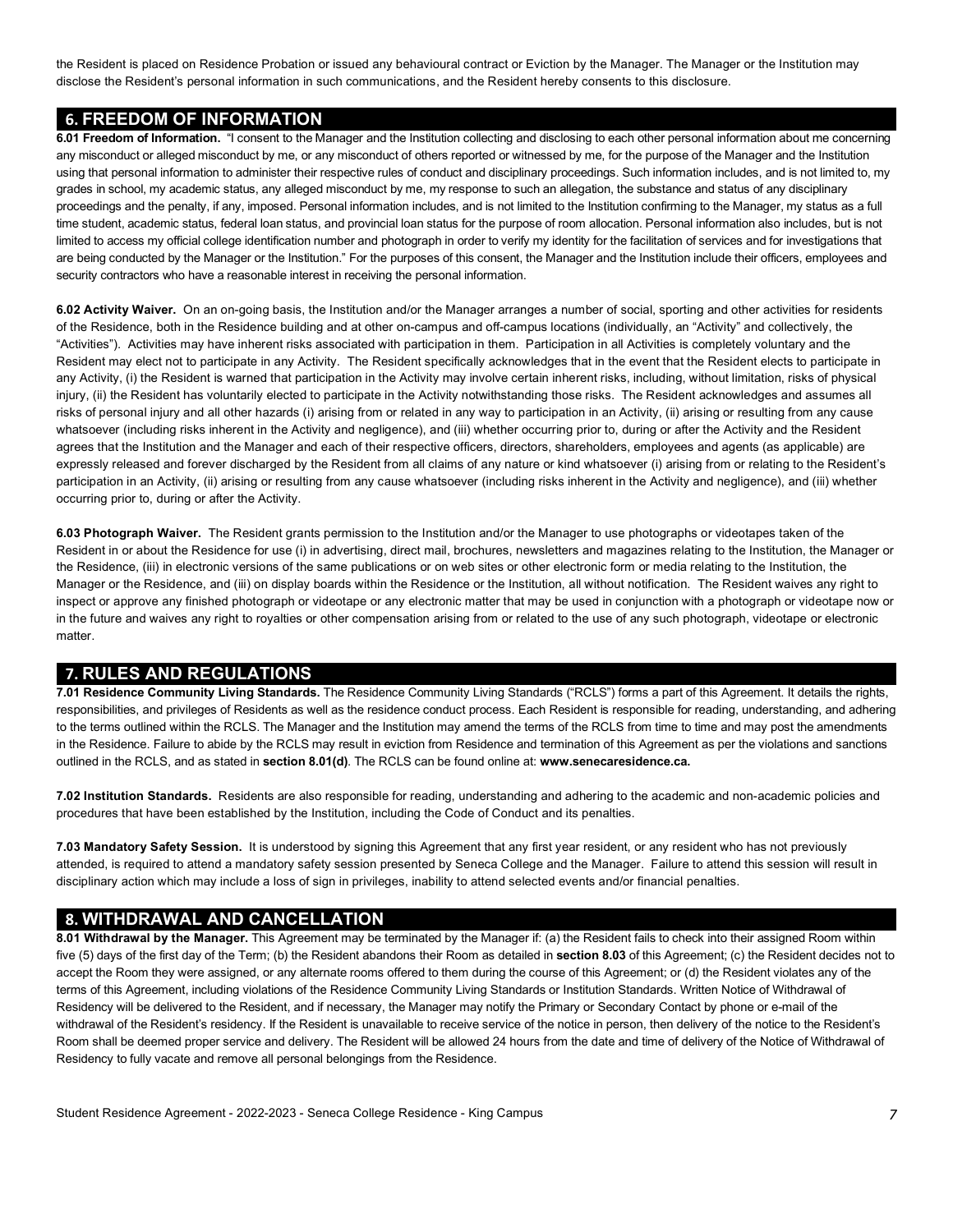**8.02 Cancellation or Withdrawal by the Resident.** Cancellations occur prior to the Resident occupying the Room. If the Resident wishes to cancel this Agreement or their residence application, the Resident must cancel their application in the Housing Portal prior to occupying the Room. Withdrawals occur after the Resident has occupied the Room. If the Resident wishes to withdraw from Residence, the Resident must complete a Residence Withdrawal Form and return it to the Front Desk within 5 business days of the anticipated departure date. Please note that the Residence operates independently from the Institution and if the Resident cancels their application or enrolment at the Institution, they will also need to cancel their Residence application. Refunds will be issued by the Manager as detailed in **section 8.06**.

 **8.03 Abandonment.** If the Resident vacates the Room for a period greater than 15 days prior to the expiry of the Term without the Manager's prior Agreement, the Room will be deemed abandoned by the Resident. In that event, the Manager may (i) repossess the Room without liability to the Manager, and (ii) enter into an Agreement for the occupancy of the Room with a third party.

 **8.04 Withdrawal Procedures.** Upon the withdrawal of the privileges of this Agreement, the Resident shall vacate the Room within the time frame given, and deliver to the Manager vacant possession of the Room together with all of the furnishings, fixture and appliances. All furnishings and fixtures shall be in good condition, with reasonable wear and tear excepted. The Resident will follow the Move-out Procedures explained in **section 3.02** of this Agreement and all additional directions communicated by the Manager.

 **8.05 Failure to Vacate.** If the Resident does not vacate the Residence on the expiry or early withdrawal of this Agreement, (i) the Resident is liable for any financial loss sustained or incurred by the Institution or the Manager, and (ii) the Manager may remove the property of the Resident from the Room (whether or not the Resident is present at the time), and place the property in temporary storage in a location in the Residence of the Manager's choice, at the Resident's expense, without notice to the Resident and without liability to the Manager for any damage to or loss of the Resident's property.

 **8.06 Refund Procedures.** Upon the withdrawal of this Agreement or residence application by the Resident, as detailed in **section 8.02**, the Residence may be entitled to a partial refund of Residence Fees, without interest, within eight (8) weeks of the Resident vacating the Residence or cancelling their residence application. The refund will be in the form of a cheque mailed to the Resident's permanent address on file in the Resident's name only. If a student requires a cheque to be reissued as a result of the resident not providing an updated address prior to vacating residence and/or cancelling their residence application, a charge of \$50 may be applied. Refunds are issued based on the following:

#### **8.06 (a) Academic Year 2022-2023 Applications/Agreements (Detailed in Table 5)**

- (i) If the Resident's Housing Portal cancellation request is received by the Residence Manager on or before **June 18 (Deadline 1)**, whether the Resident has been accepted into Residence or not, the residents will receive a refund of any Residence Fees paid to date excluding the non refundable Application Fee.
- after **June 17 (Deadline 1)** but on or before **July 22 (Deadline 2)**, the resident will be charged a cancellation fee of **\$500.00**  (ii) If the Resident has been accepted into Residence and the Residence Manager receives the Resident's Housing Portal cancellation request
- (iii) If the Resident is on the wait list and a space becomes available after **June 17 (Deadline 1)**, the Resident will be offered a space in Residence and asked to confirm the status of the Resident's Residence acceptance within 24 hours. After confirmation to the Residence, all regular cancellation policies and payment deadlines apply.
- (iv) If the Resident has been accepted into Residence and the Residence Manager receives the Resident's Housing Portal cancellation request after **July 22 (Deadline 2)**, but on or before the first day of the Term **(Deadline 3)**, then the Resident will be charged a late cancellation fee. The cancellation fee will be equivalent to **45 days** of Residence Fees.
- (v) If the Residence Manager receives the Resident's written cancellation request after the first day of the Term **(Deadline 3)** and on or before  **November 18 (Deadline 4)**, then the Resident will be charged for **each day they occupy a Residence room plus a cancellation fee**. The Resident must complete all Move-out Procedures detailed in **section 3.02** before cancellation fees and refunds will be assessed and issued. The cancellation fee will be equivalent to **60 days** of Residence Fees.
- (vi) If the Residence Manager receives the Resident's written cancellation request after **November 18 (Deadline 5)**, then the Resident will be charged for **each day they occupy a Residence room plus a cancellation fee**. The Resident must complete all Move-out Procedures detailed in **section 3.02** before cancellation fees and refunds will be assessed and issued. The cancellation fee will be equivalent to **90 days**  of Residence Fees.

#### **8.06 (b) Summer Term 2022 and Winter Term 2023 Applications/Agreements (Detailed in Table 5)**

- (i) If the Resident's Housing Portal cancellation request is received by the Residence Manager on or before **Deadline 1**, whether the Resident has been accepted into Residence or not, the Resident will receive a refund of any Residence Fees paid to date excluding the non refundable Application Fee.
- (ii) If the Resident is on the wait list and a space becomes available, the Resident will be offered a space in Residence and asked to confirm the status of the Resident's Residence acceptance within 24 hours. After confirmation to the Residence, all regular cancellation policies and payment deadlines apply.
- (iii) If the Resident has been accepted into Residence and the Residence Manager receives the Resident's Housing Portal cancellation request after **Deadline 1**, but on or before the first day of the Term **(Deadline 2)**, then the Resident will be charged a late cancellation fee. The cancellation fee will be equivalent to **45 days** of Residence Fees.
- (iv) If the Resident has been accepted into Residence and the Residence Manager receives the Resident's written cancellation request after the The cancellation fee will be equivalent to **60 days** of Residence Fees. first day of the term **(Deadline 3)** then the Resident will be charged for **each day they occupy a Residence room plus a cancellation fee**.